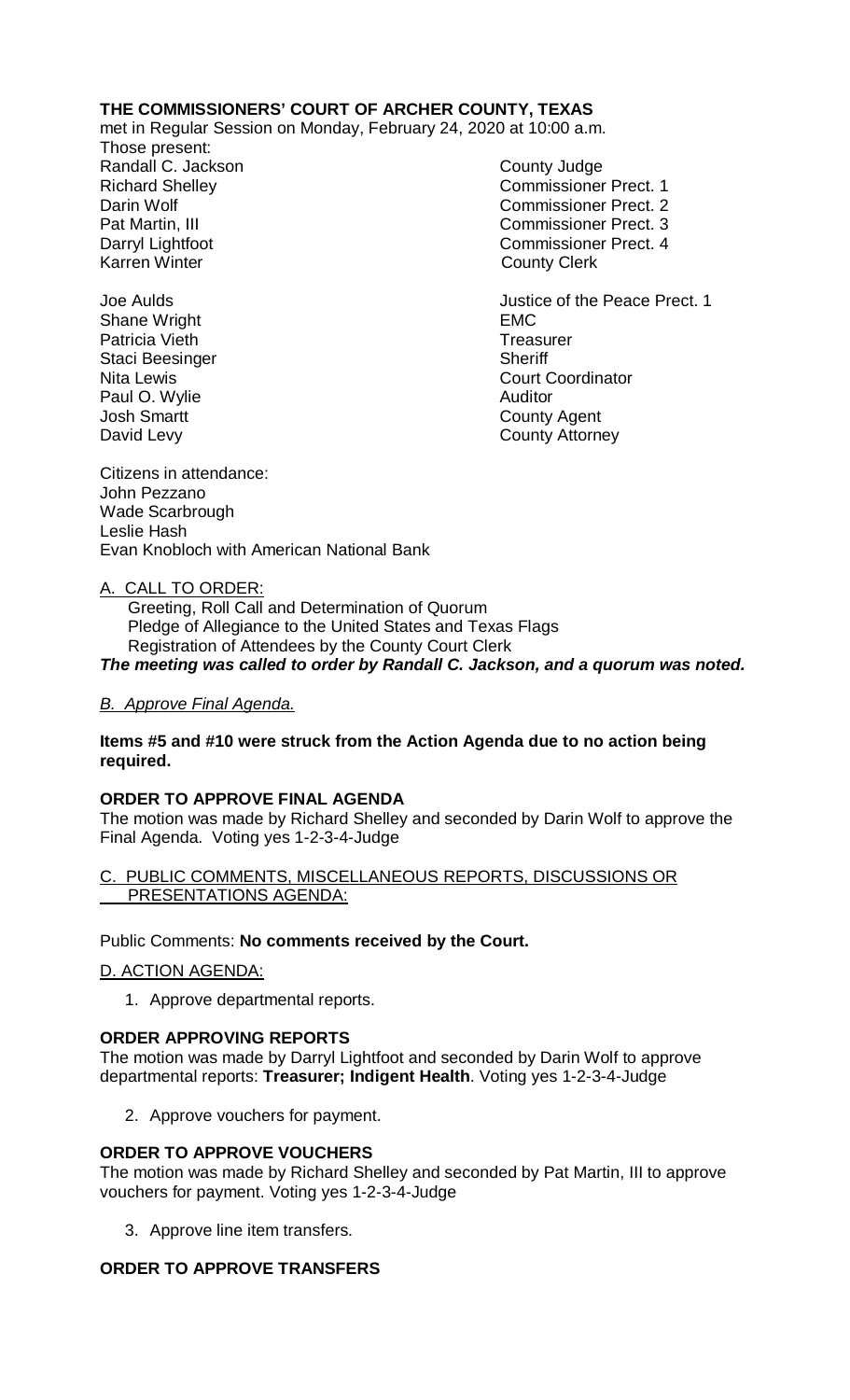The motion was made by Darryl Lightfoot and seconded by Pat Martin, III to approve line item transfers. Voting yes 1-2-3-4-Judge

| Department - Account | <b>Account Name</b>  | Increase  | Decrease |
|----------------------|----------------------|-----------|----------|
| 010.0310.1233        | Miscellaneous Income | 18,000.00 |          |
| 010.0428.0616        | Auto Lease/Purchase  | 18,000.00 |          |

4. Approve Education Certificates.

### **ORDER TO APPROVE CERTIFICATES**

The motion was made by Randall C. Jackson and seconded by Richard Shelley to approve education certificates: **Patricia Vieth**. Voting yes 1-2-3-4-Judge

- 5. Approve Publisher's Certificates. **Removed.**
- **6.** Quarterly Interpretation presented by the Archer County Extension office. **Joshua Smartt discussed Archer County Show, Fort Worth, San Angelo and San Antonio Livestock Shows. Smartt reported that between \$30,000.00 and \$40,000.00 was given out in scholarships through the calf scrambles.**
- 7. Consider and/or approve soliciting bids for the purchase of Fuel & Oil. (Current pricing good through April 30, 2020)

### **ORDER TO ADVERTISE FOR BIDS**

The motion was made by Pat Martin, III and seconded by Richard Shelley to advertise for bids for the purchase of Fuel & Oil for Monday, March 23, 2020 at 10:00 a.m. Voting yes 1-2-3-4-Judge

8. Consider and/or approve soliciting bids for the purchase of Road Material. (Current pricing good through April 30,2020)

#### **ORDER TO ADVERTISE FOR BIDS**

The motion was made by Pat Martin, III and seconded by Darryl Lightfoot to advertise for bids for the purchase of Road Material for Monday, March 23, 2020 at 10:00 a.m. Voting yes 1-2-3-4-Judge

**9.** Consider and/or take action on the *Commissioner's Court Precinct Redistricting for 2021***. Randall C. Jackson discussed the two proposals he received. Allison, Bass & Magee, LLP and Bickerstaff Heath Delgado Acosta LLP submitted proposals for redistricting on the precinct lines.**

#### **ORDER TO HIRE**

The motion was made by Richard Shelley and seconded by Darryl Lightfoot to hire Biggerstaff Heath Delgado Acosta LLP for redistricting beginning in 2021. Voting yes 1- 2-3-4-Judge

- 10.Consider and/or take action on *Toll Tags* for Archer County vehicles. Removed.
- **11.**Consider and/or take action on adopting the *Hazard Mitigation Plan* as prepared by H2O Partners. **Shane Wright discussed the Hazard Mitigation Plan. Wright reported that the plan is on the Federal level waiting the adoption of the plan.**

## **ORDER TO ADOPT PLAN**

The motion was made by Richard Shelley and seconded by Pat Martin, III to adopt the Hazard Mitigation Plan as prepared by H2O Partners. Voting yes 1-2-3-4-Judge

**12.**Discuss and/or take action on ATM machine for the Annex. **Joe Aulds discussed the need for an ATM in the Annex Building. Evan Knobloch discussed the different ATM machines that could be used.**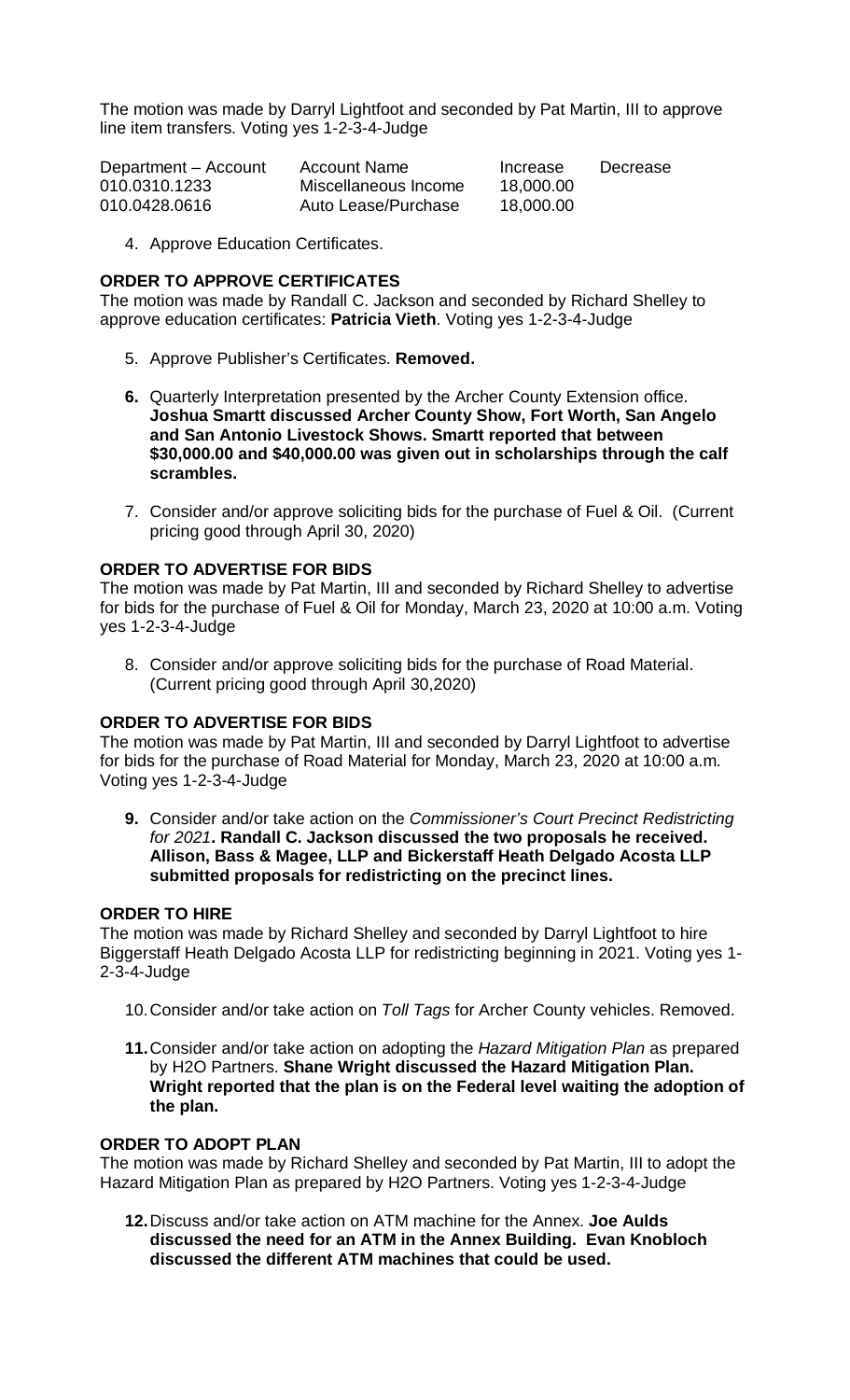## **ORDER TO ALLOW ATM MACHINE**

The motion was made by Darin Wolf and seconded by Darryl Lightfoot to allow American National Bank to place an ATM machine in the Archer County Annex. Voting yes 1-2-4-Judge; Abstain 3

**13.**Discuss and/or take action on *Order Restricting Signs.* **Randall C. Jackson discussed restricting sign on County Property.**

### **ORDER RESTRICTING SIGNS**

The motion was made by Richard Shelley and seconded by Pat Martin, III to restrict signs on County Property. Voting yes 1-2-3-4-Judge

**14.**Discuss and/or take action on balcony repairs. **Pat Martin, III discussed showing Justin Keeter the damage on the Courthouse balconies. Martin reported that he was waiting on a cost estimate before continuing.**

#### **ORDER TO TABLE APPROVING REPAIRS**

The motion was made by Pat Martin, III and seconded by Darin Wolf to table approving repairs to Courthouse balconies. Voting yes 1-2-3-4-Judge

Court recessed at 10:29 a.m.

Court reconvened at 12:30 p.m.

Those present: Randall C. Jackson **County Judge County Judge**<br>
Richard Shellev **Commissioner** Karren Winter **County Clerk** 

Richard Shelley **Commissioner Prect. 1**<br>
Darin Wolf **Commissioner Prect.** 2 Darin Wolf Commissioner Prect. 2 Pat Martin, III Commissioner Prect. 3<br>
Darryl Lightfoot 
Commissioner Prect. 4 Commissioner Prect. 4

David Levy **County Attorney** 

Citizens in attendance: Bethann Oswald with Bishop Realty Group Duane Sutherland with Sutherland Energy Co. Rod Sutherland with Sutherland Energy Co. Chris Sutherland with Sutherland Energy Co. Kevin Sutherland with Sutherland Energy Co. Mark Sutherland with Sutherland Energy Co. Payton Fletcher Dan Haile Jerry Phillips with Archer County News Linette Fleitmann

15.Adjourn into Executive Session.

## **ORDER TO CONVENE INTO EXECUTIVE SESSION**

The motion was made by Richard Shelley and seconded by Pat Martin, III to convene into executive session. Voting yes 1-2-3-4-Judge

Executive session convened at 12:31 p.m.

Executive session adjourned at 1:44 p.m.

16.Executive Session.

A. Presentations from prospective buyers of the Old Jail/Museum – intended use and/or projected goals for the property.